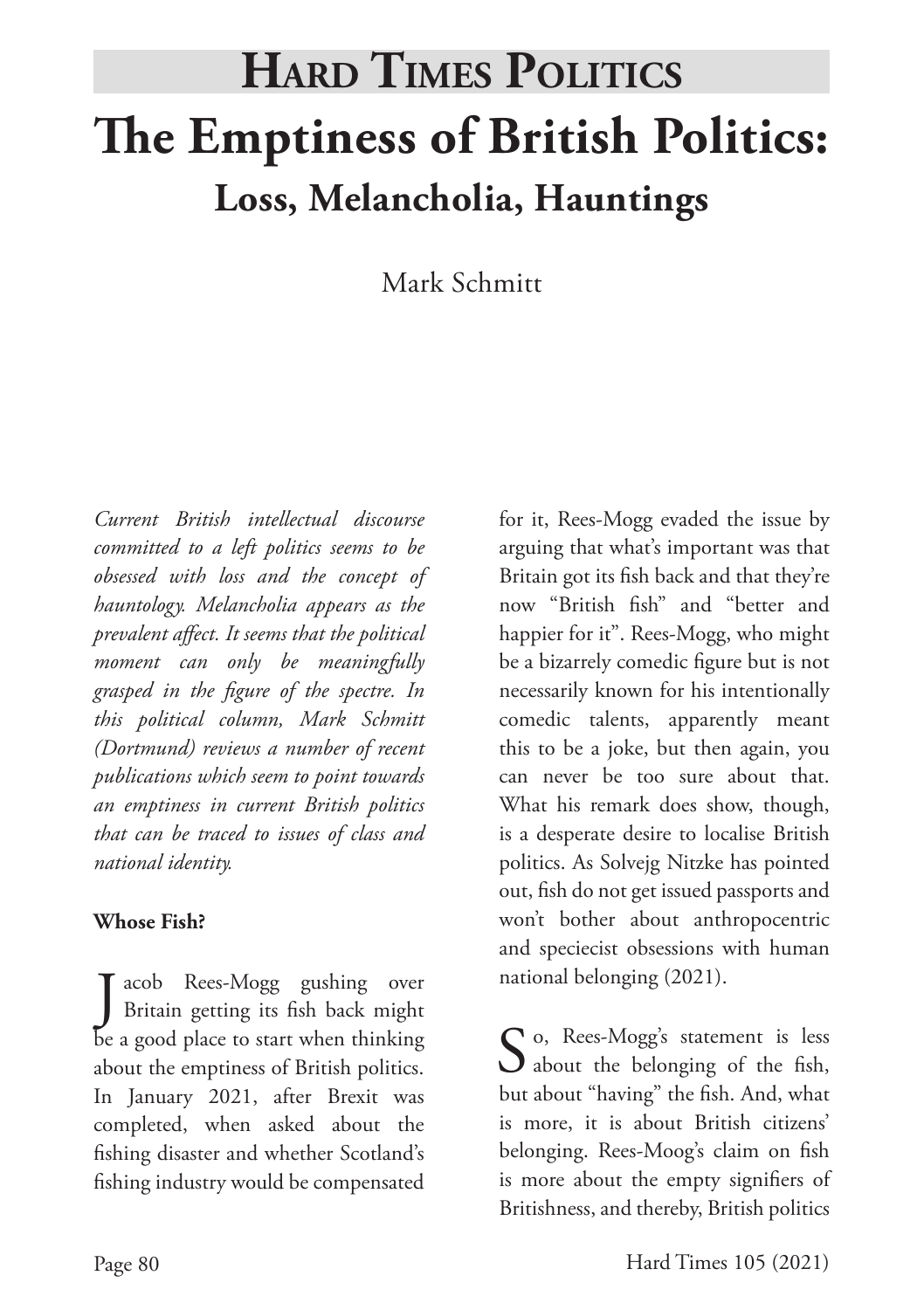itself have become empty. British politics is so empty that its noncontent must be vaguely localised in the sea, in nonhuman species who don't care about arbitrary human-made political and ideological borders. The maritime farce is reflective of a wider sense of emptiness, loss and longing in British politics that has also occupied the contemporary left. While Paul Gilroy already diagnosed a "postcolonial melancholia" (2006) that found its expression in a right-wing clinging to long-lost past ideals of Empire and nationhood quite some time ago (and his diagnosis is still very much valid today), we can now see the left in the grip of a special kind of melancholia. This melancholia is more wide-ranging and complex.

## **An Island of Loss**

 $\prod$  f the publisher Repeater Books is<br>any indication for current trends T f the publisher Repeater Books is in left intellectualism, the left is in a constant state of political and cultural mourning. Melancholia is the affect of the times. In *New Model Island*, Alex Niven addresses the "nostalgia for a country that no longer exists" (2019, 7). The British islands are an "archipelago of loss" (14) and England, its supposed ideological centre, in a "sullen, soulless state of unbeing" (21). No wonder it needs to claim the fish! Niven proposes a radical regionalisation of England which at the same time avoids

unionism and nationalism. Building on Tom Nairn's classic argument about the break-up of Britain, Niven opts for the break-up of England – an antidote to England's political emptiness. As radical and future-oriented (he calls it a "sci-fi conjecture" at one point, cf. 126). The underlying thesis of Niven's argument is that current Anglo-British nationalism centres on the melancholic attachment to a void.

Tommy Sisson pursues a similar<br>argument with regard to Anglo-<br>British masculine working-class argument with regard to Angloworking-class identities. The systematic erosion of working-class communities and subsequent "liquidity imposed on class by neoliberalism" has led to a withering of class-based identity that has led to a "distinctively masculine, regressively nostalgic and nativist vision of the country, […] an act of desperately grasping at nationality in order to fill the void of an unconscious mourning of class consciousness and identity" (2021, 5). The resulting "Small Man's England" is equally emptied of actual substance. While, again, Sisson starts with the diagnosis of a melancholia and nostalgia, that is, an unhealthy attachment to something long lost, as the cause of right-wing sentiments, it is indirectly, again, the diagnosis of a long-lost content of left-wing politics as well. For what is there to do for the left if one of its main aims, the forging and enactment of a working-class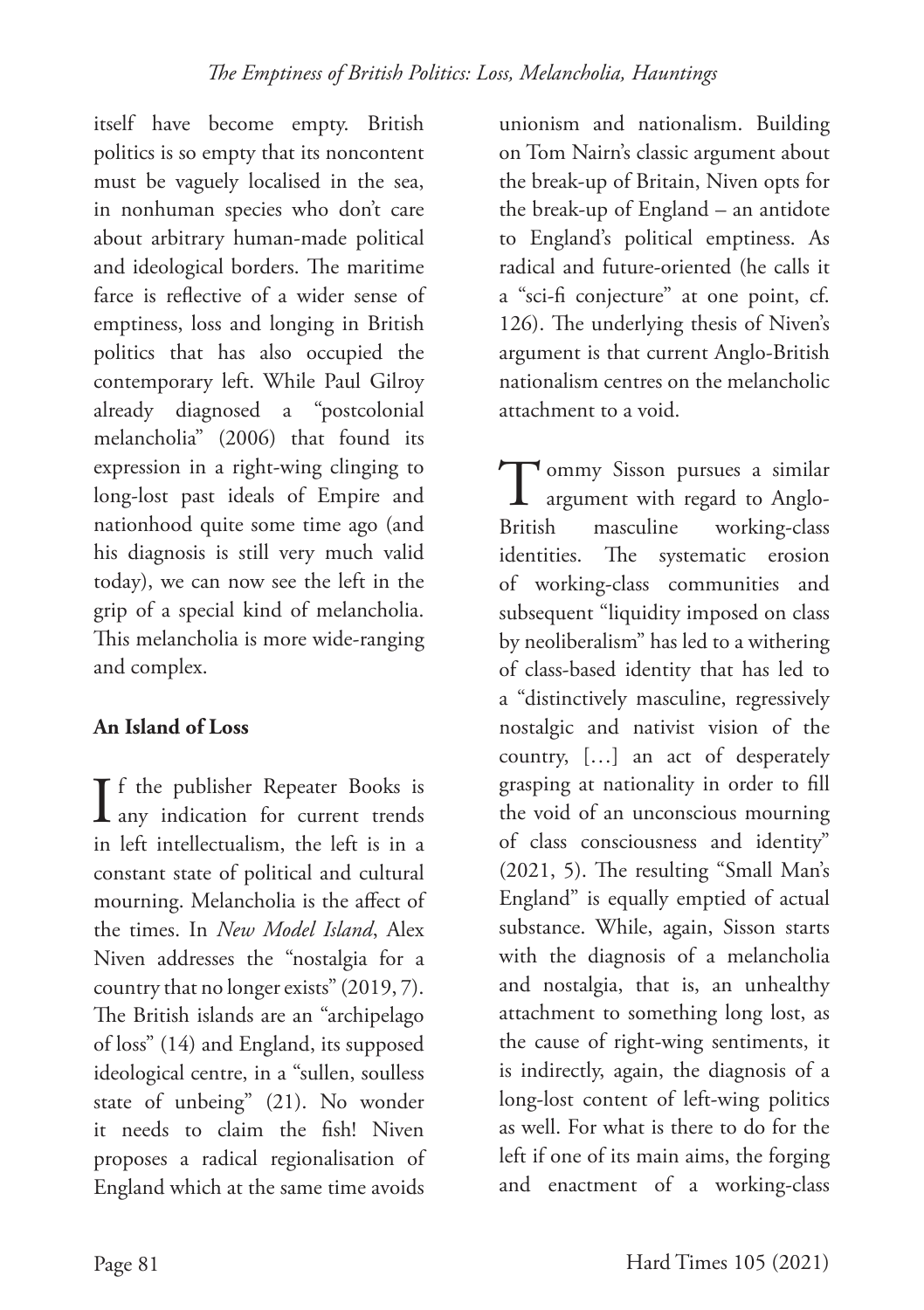consciousness that will form the basis for a socialist politics, can no longer be grounded due to the lack of a coherent working-class sense of community and consciousness?

#### **Class and Melancholia**

The resulting "melancholia of class" (a phrase recently proposed by Cynthia Cruz and yet another recent Repeater title) is a particularly difficult sense of loss and mourning: a mourning of something that is not precisely lost, but *officially considered* to be lost: the working-class person knows full well that class still exists, that not everyone is "middle-class" now, nor that they're living in a "classless society". The lived reality of class exists in stark contrast to the official discourse of class, and this is what might account for the melancholic relationship to class. Much like Englishness, which is, as Niven argues, experienced as a "condition of loss" (Niven 2019, 25), class is experienced as a paradoxical void. Perhaps it is because of this chasm between the lived material reality of class and the symbolic sphere of class that we're currently seeing a surge in publications which address the working-class experience in the genre of autoethnography. A couple of contemporary writers have turned to Richard Hoggart's seminal urtext of British cultural studies, *The Uses of Literacy: Aspects of Working-Class* 

*Life* (1957) as a model for their own approach to convey autobiographical experience of and academic research on working-class life today.

I *An Intimate History* (2007) and n Britain, Lynsey Hanley's *Estates: Respectable: Crossing the Class Divide* (2017) are representative of this trend, while in France, Didier Eribon's *Returning to Reims* (*Retours à Reims*, 2009/2018) and *La société comme verdict* (2013), demonstrate a similar move towards using personal experience of growing up in the working class, but transitioning into the middle class through academic education. Cynthia Cruz, who writes about her experience in the American context, describes the "specter of what the middle class imagine as 'working class'" as her "double", her "working-class self, the ghost of who I left behind when I left my home town, now hidden behind a palimpsest of tropes the middle class invented" (2021, 1-2).

Hanley, Eribon and Cruz might originate from different national and cultural contexts, but they share the same sensibility when it comes to working through the mental bruises and internal conflict resulting from crossing the class divide and facing the challenge to reconcile different class-based identities. It is here that the emptiness and loss of class can be located. This sense of loss and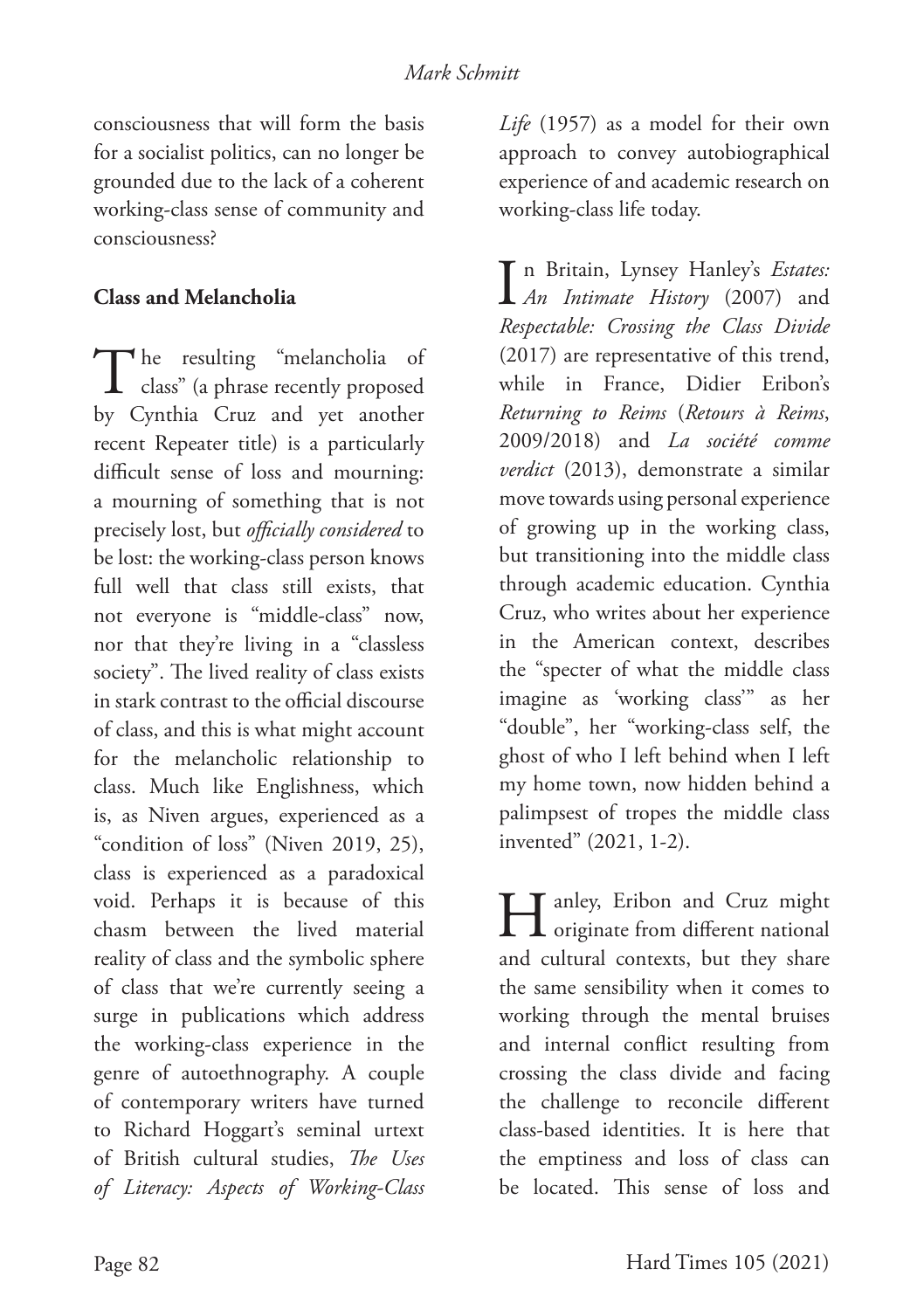melancholia is exacerbated by the fact that traditionally socialist parties like Labour no longer offer a politics based on a coherent shared workingclass identity. This is where Sisson identifies the danger of losing workingclass voters to the lure of right-wing parties which fill the void with a sense of identity. Dead, empty signifiers trail behind all of these concepts. It is no wonder, then, that the concept of hauntology is ubiquitous in recent political writings.

#### **Is Everything Haunted?**

 $\blacksquare$  any of the writers discussed here are companions or students of Mark Fisher, who co-founded Repeater Books in 2014. Fisher's use of hauntology, based on his reading of Jacques Derrida's *Spectres of Marx*, has proven fruitful for these writers. Everything seems haunted and ghosts of the past and the future are omnipresent: the spectres of class, hauntings of nationalism, the "spectres of revolt" (cf. Gilman-Opalsky 2016), the spectres of the late Mark Fisher himself (see Matt Colquhoun's *Egress: On Mourning, Melancholy and Mark Fisher*, 2020). So, is everything haunted? I recently attended a conference in Cornwall where a speaker proposed that even Keir Starmer might be an embodied haunting, reflecting the deadness of current Labour politics.

 $\mathcal T$  hile one might cynically suspect the concept of hauntology to be a trend that risks becoming a cliché, it might still be worth



© Zoltan Fekeshazy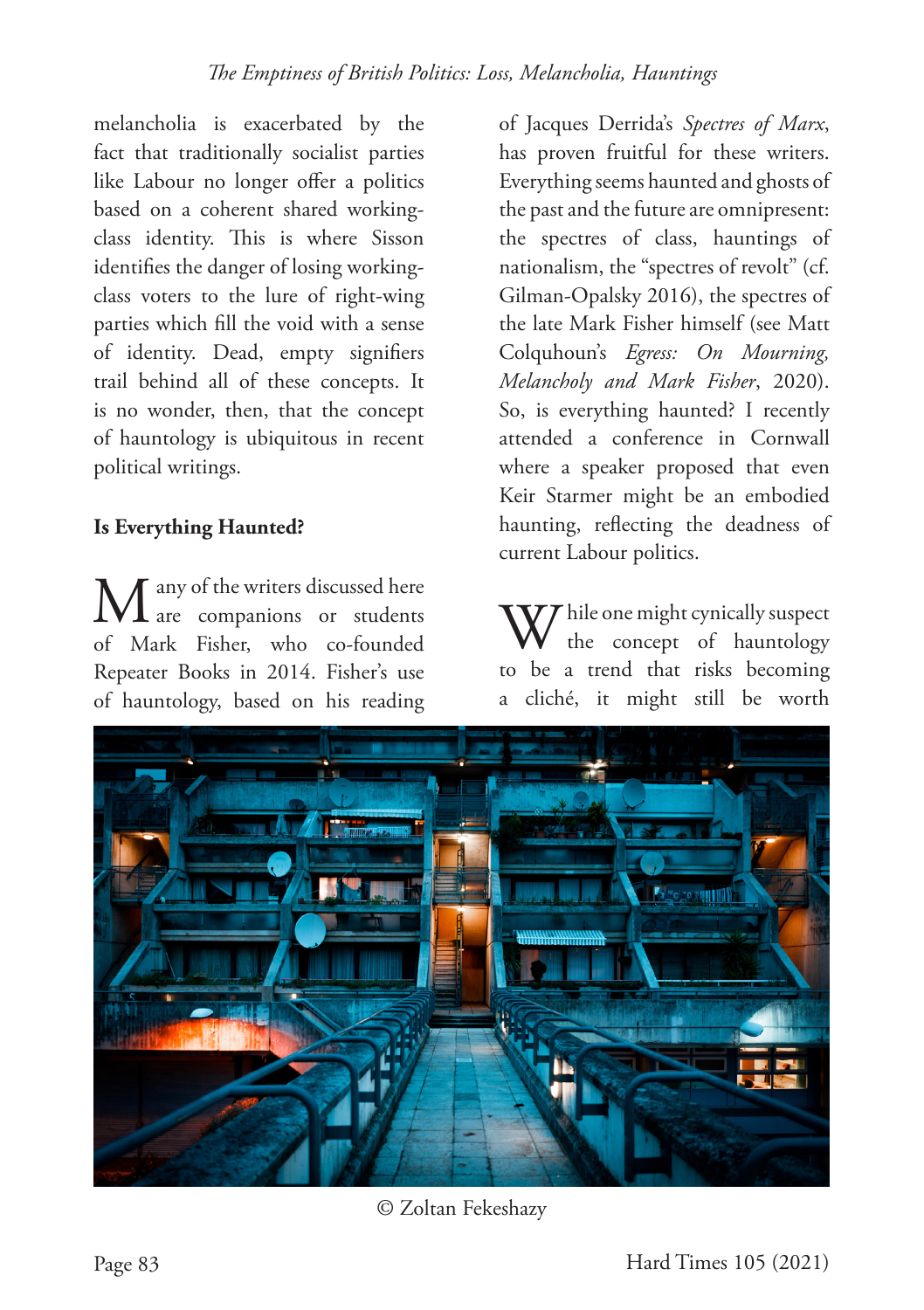contemplating why left-wing thinkers in Britain and beyond feel compelled to express their ideas in terms of mourning and hauntings. Is it selfpitying, overindulgence in pretentious theorising? Is it the intellectual fashion of the day, as empty as the phenomena it tries to describe with fancy terminology? Does it testify to a lack of new, vital ideas for an alternative left politics? Is left thinking condemned to working through the debris of the past rather than looking towards the future? Has British politics finally become its own Gothic novel?

 $\prod$  f instead taken seriously on its own<br>terms, the current preoccupation **T** f instead taken seriously on its own with hauntings and loss can point towards melancholia as a dominant political affect or, in Raymond Williams' term, a structure of feeling. It is a means to come to terms with a pervading sense of cognitive dissonance and alienation stemming from the experiences of social class and national (un)belonging that is reflected in the emptiness of a politics that needs to resort to fish as the carriers of political meaning. In that context, it is also worth noting that in the wake of Mark Fisher's seminal books *Capitalist Realism* and *Ghosts of My Life*, depression as an individual mental condition as well as a collective symptom of neoliberal culture has increasingly been politicised. Perhaps this is most accurately reflected in the

recent Sleaford Mods song "Mork n Mindy" and accompanying music video directed by Ben Wheatley which shows the band and featured singer Billy Nomates haunting the deserted rooms of a council estate flat, playing with abandoned toys and staring out the windows like ghosts, sometimes accompanied by their own uncanny doubles which appear behind them in the frame. Jason Williamson's lyrics underline the melancholic and hauntological aspects: "I live in a really depressing cul de sac / Where couples get divorced / And people come up that you'd never seen before". Billy Nomates seconds this: "The state of it is alarming, so don't presume anything / Or blue Monday will someday become you." In the video and song, the council house becomes a haunted house that embodies the melancholia of class. Like autoethnographic writings on the experience of working-class life, the song and video thus become a means to culturally reinscribe oneself in the cultural and political imaginary of Britain and to replace emptiness with new meanings.

### **Works Cited:**

- Colquhoun, Matt (2020). *Egress: On Mourning, Melancholy and Mark Fisher*. London: Repeater.
- Cruz, Cynthia (2021). *The Melancholia of Class: A Manifesto*